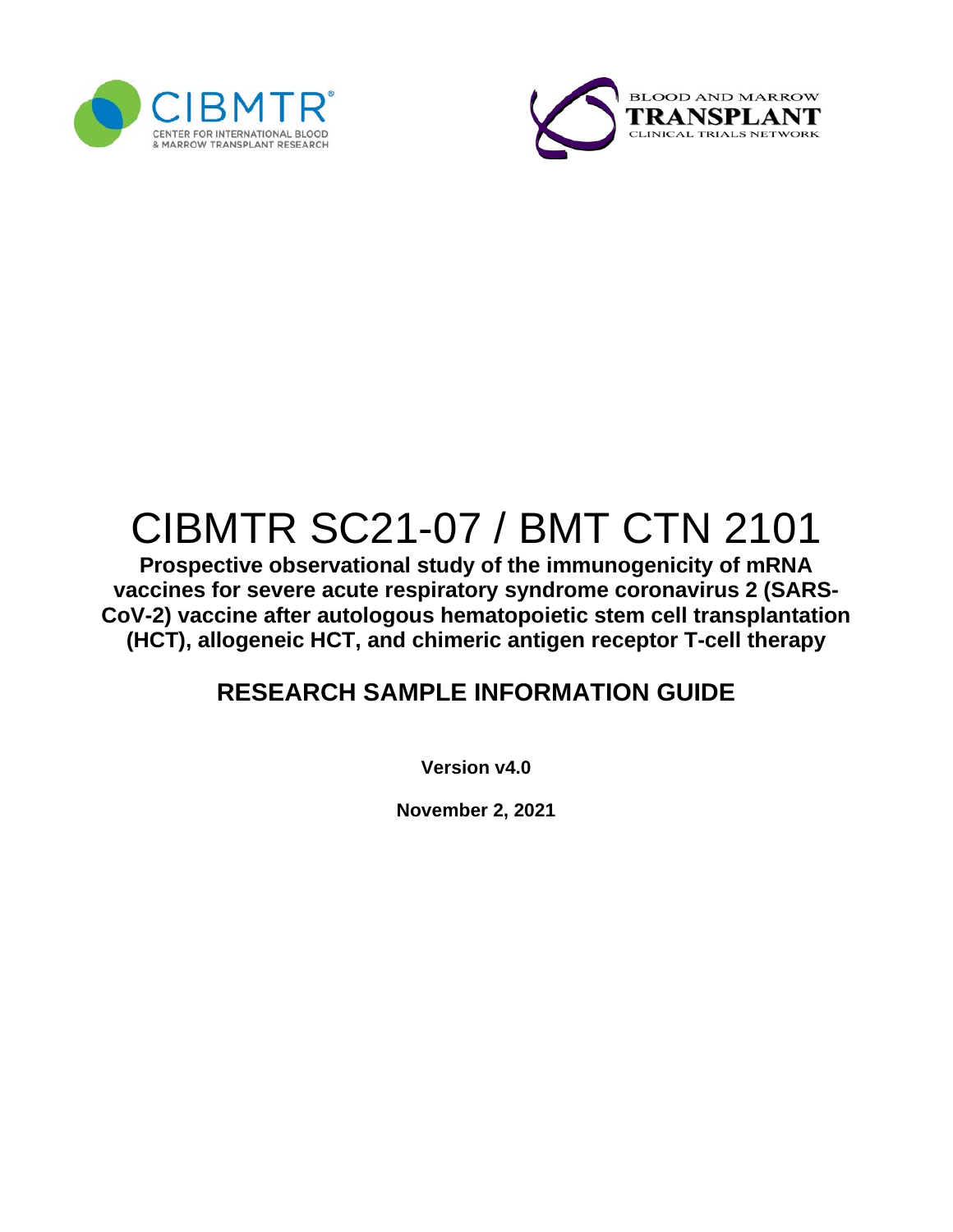## Table of Contents

| $\blacktriangleright$ |                                                                                    |  |
|-----------------------|------------------------------------------------------------------------------------|--|
| $\blacktriangleright$ |                                                                                    |  |
| 1.                    |                                                                                    |  |
| 2.                    |                                                                                    |  |
| 3.                    |                                                                                    |  |
| 4.                    |                                                                                    |  |
| 5.                    |                                                                                    |  |
| 6.                    | Back-up Research Sample Collection Option for use in Post-Vaccination Study        |  |
|                       | 7. Primary BMT CTN Contact for Study, Advantage eClinical & Global Trace Questions |  |
|                       | 8. Primary BMT CTN Contacts for all Sample Collection, Processing, Shipping and    |  |
|                       |                                                                                    |  |
|                       | Appendix II: Insulated Ambient Sample Shipping Kit Order Form for Inmark 13        |  |
|                       |                                                                                    |  |
|                       | Appendix IV: LabCorp Patient Service Center (PSC) Appointment Form15               |  |
|                       |                                                                                    |  |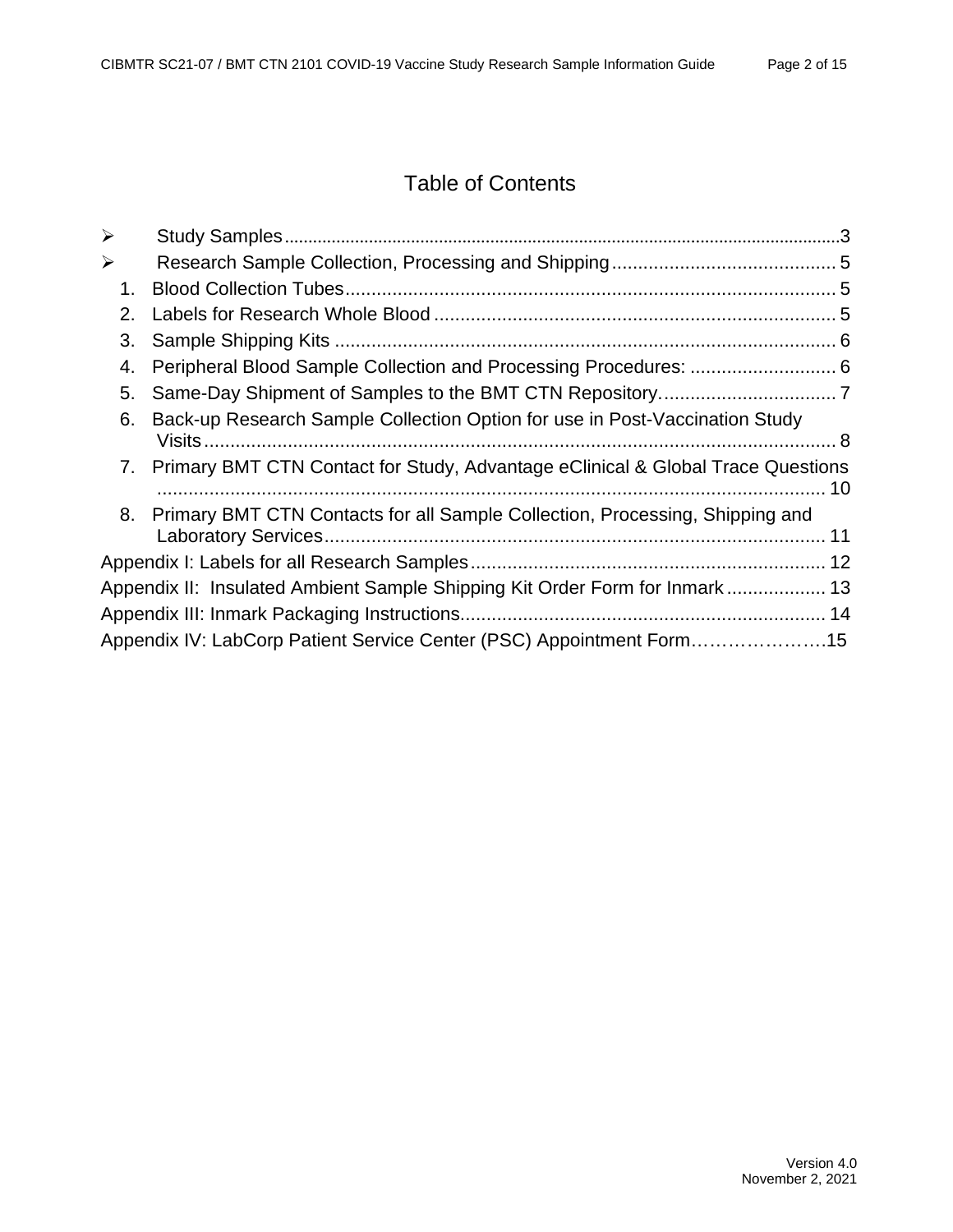### **BMT CTN 2101 Research Sample Information Guide**

**This guide includes the collection, processing, and shipping information for the following samples collected for this study as well as future assays of T-cell responses to vaccine:**

#### <span id="page-2-0"></span>**Study Samples**

| <b>Schedule for Specimen Collection*</b>                                                            |                                                                                                                               |                                                                                                                                                                                                                                                   |  |  |  |  |  |  |  |
|-----------------------------------------------------------------------------------------------------|-------------------------------------------------------------------------------------------------------------------------------|---------------------------------------------------------------------------------------------------------------------------------------------------------------------------------------------------------------------------------------------------|--|--|--|--|--|--|--|
| <b>Visit</b>                                                                                        | <b>Visit Description</b>                                                                                                      | Visit Window <sup>1</sup>                                                                                                                                                                                                                         |  |  |  |  |  |  |  |
| Time-point 1                                                                                        | Baseline: Pre-Vaccine #1                                                                                                      | Within 14 days prior to vaccine administration                                                                                                                                                                                                    |  |  |  |  |  |  |  |
| Time-point 2                                                                                        | Post Vaccine #1                                                                                                               | Single dose vaccines: 14-35 days after<br>dose $#1$<br>Two-dose vaccines: within 7 days prior to<br>dose $#2$                                                                                                                                     |  |  |  |  |  |  |  |
| Time-point 3                                                                                        | Post-Vaccine #2 (or<br>similar time frame after a<br>single dose vaccine) /<br>Pre-vaccine dose #3<br>(Booster)               | Single dose vaccines: 4-8 weeks after specimen<br>obtained for Time-point 2<br>Two-dose vaccines: 3-8 weeks after dose #2. If<br>vaccine #3 (booster) is planned, the sample<br>should be drawn within 7 days prior to booster<br>administration. |  |  |  |  |  |  |  |
| Time-point 3b<br>(only required for<br>patients receiving a<br>booster >8 weeks after<br>$dose$ #2) | Pre-vaccine dose #3 (booster)<br>This sample is obtained<br>only if there are >8 weeks<br>between dose #2 and<br>booster dose | Obtain sample within 7 days prior to booster<br>administration only if there are >8 weeks (56 days)<br>between dose #2 and booster dose                                                                                                           |  |  |  |  |  |  |  |
| Time-point 4<br>(only required for<br>patients receiving<br>booster)                                | Post-vaccine #3 (booster)<br>This sample is obtained only<br>if the patient is receiving a<br>booster dose                    | Obtain sample between $7 - 35$ days following the<br>booster                                                                                                                                                                                      |  |  |  |  |  |  |  |
| Time-point 5                                                                                        | <b>Final Post-Vaccine</b>                                                                                                     | 7 – 9 months after dose #1, ideally at 8 months $\pm$<br>28 days                                                                                                                                                                                  |  |  |  |  |  |  |  |

**\*The CIBMTR Research Sample Repository Protocol v13.0 and the associated v3.0 consent/assents for this study (CIBMTR SC21-07/BMT CTN 2101) MUST be IRB approved by sites. Patient consent (re-consent for already enrolled subjects) must be obtained prior to collecting 50 ml samples at any visit and/or prior to collecting any booster-related blood draws (Time-point 3b and 4). If IRB approval has yet to be received at a site, only up to 30 ml samples are to be drawn at each time-point and samples for Time-point 3b and 4 cannot be obtained.**

<sup>1</sup>Visits post-vaccine #1 should occur at closest routine clinical visit during the visit windows where possible. Ideally visits and samples are completed within the visit windows specified. However, as this is an observational study, data should still be collected for out of window assessments. The only exception is that Visit 1 MUST be collected within 14 days prior to vaccination #1, otherwise the patient is not eligible to enroll.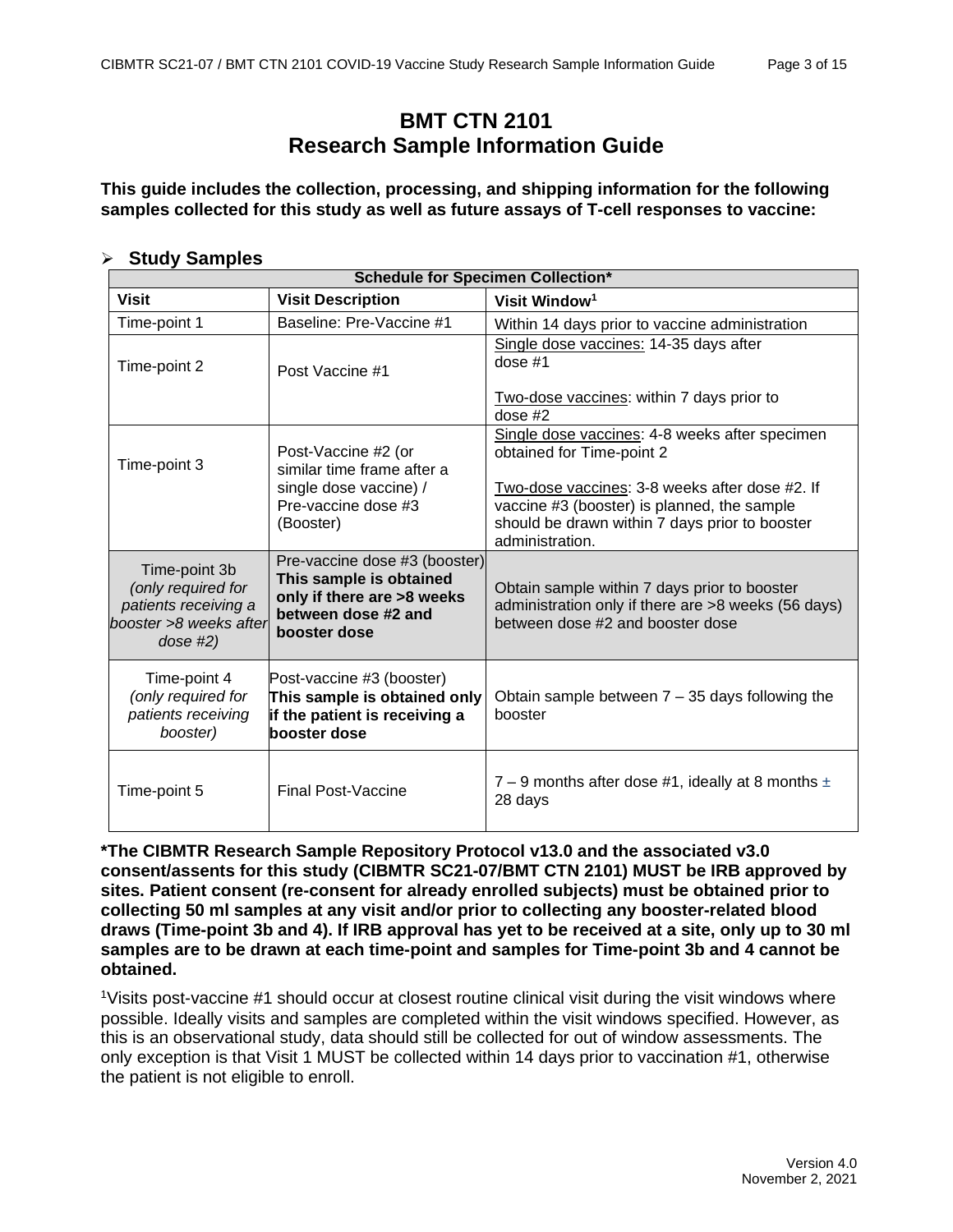- o **Baseline (Pre-Vaccine #1),** collect the following samples (GlobalTrace visit **V1**):
	- Collect 5 ml peripheral blood sample in one BD Vacutainer® tube containing Silica Clot Activator, Polymer Gel, Silicone-coated interior (gold or red/gray top SST) **GlobalTrace sample type**: Whole Blood and **Global Trace purpose**: Research Sample (Serum)
	- Collect  $45^*$  mL of peripheral blood in appropriately sized BD Vacutainer<sup>®</sup> tubes containing Sodium Heparin additive (green top) – **GlobalTrace sample type**: Whole Blood and **Global Trace purpose**: Research Sample (PBMC)
- o **Post Vaccine #1**, collect the following samples (GlobalTrace visit **V2**):
	- Collect 5 ml peripheral blood sample in one BD Vacutainer® tube containing Silica Clot Activator, Polymer Gel, Silicone-coated interior (gold or red/gray top SST) **GlobalTrace sample type**: Whole Blood and **Global Trace purpose**: Research Sample (serum)
	- Collect  $45^*$  mL of peripheral blood in appropriately sized BD Vacutainer<sup>®</sup> tubes containing Sodium Heparin additive (green top) – **GlobalTrace sample type**: Whole Blood and **Global Trace purpose**: Research Sample (PBMC)
- o **Post-Vaccine #2 or similar time frame after a Single Dose Vaccine/Pre-vaccine dose #3\*,** collect the following samples (GlobalTrace visit **V3**):
	- Collect 5 ml peripheral blood sample in one BD Vacutainer® tube containing Silica Clot Activator, Polymer Gel, Silicone-coated interior (gold or red/gray top SST) **GlobalTrace sample type:** Whole Blood and **Global Trace purpose**: Research Sample (serum)
	- Collect 45<sup>\*</sup> mL of peripheral blood in appropriately sized BD Vacutainer<sup>®</sup> tubes containing Sodium Heparin additive (green top) – **GlobalTrace sample type:** Whole Blood and **Global Trace purpose**: Research Sample (PBMC)
- o **Pre-Vaccine dose #3\* (booster) collected only if there are more than 8 weeks (56 days) between dose #2 and booster dose,** collect the following samples (GlobalTrace visit **V3b**):
	- Collect 5 ml peripheral blood sample in one BD Vacutainer<sup>®</sup> tube containing Silica Clot Activator, Polymer Gel, Silicone-coated interior (gold or red/gray top SST) **GlobalTrace sample type:** Whole Blood and **Global Trace purpose**: Research Sample (serum)
	- Collect 45\* mL of peripheral blood in appropriately sized BD Vacutainer® tubes containing Sodium Heparin additive (green top) – **GlobalTrace sample type:** Whole Blood and **Global Trace purpose**: Research Sample (PBMC)
- o **Post-Vaccine dose #3\* (booster) collected only if patient is receiving a booster dose,** collect the following samples (GlobalTrace visit **V4**):
	- Collect 5 ml peripheral blood sample in one BD Vacutainer® tube containing Silica Clot Activator, Polymer Gel, Silicone-coated interior (gold or red/gray top SST)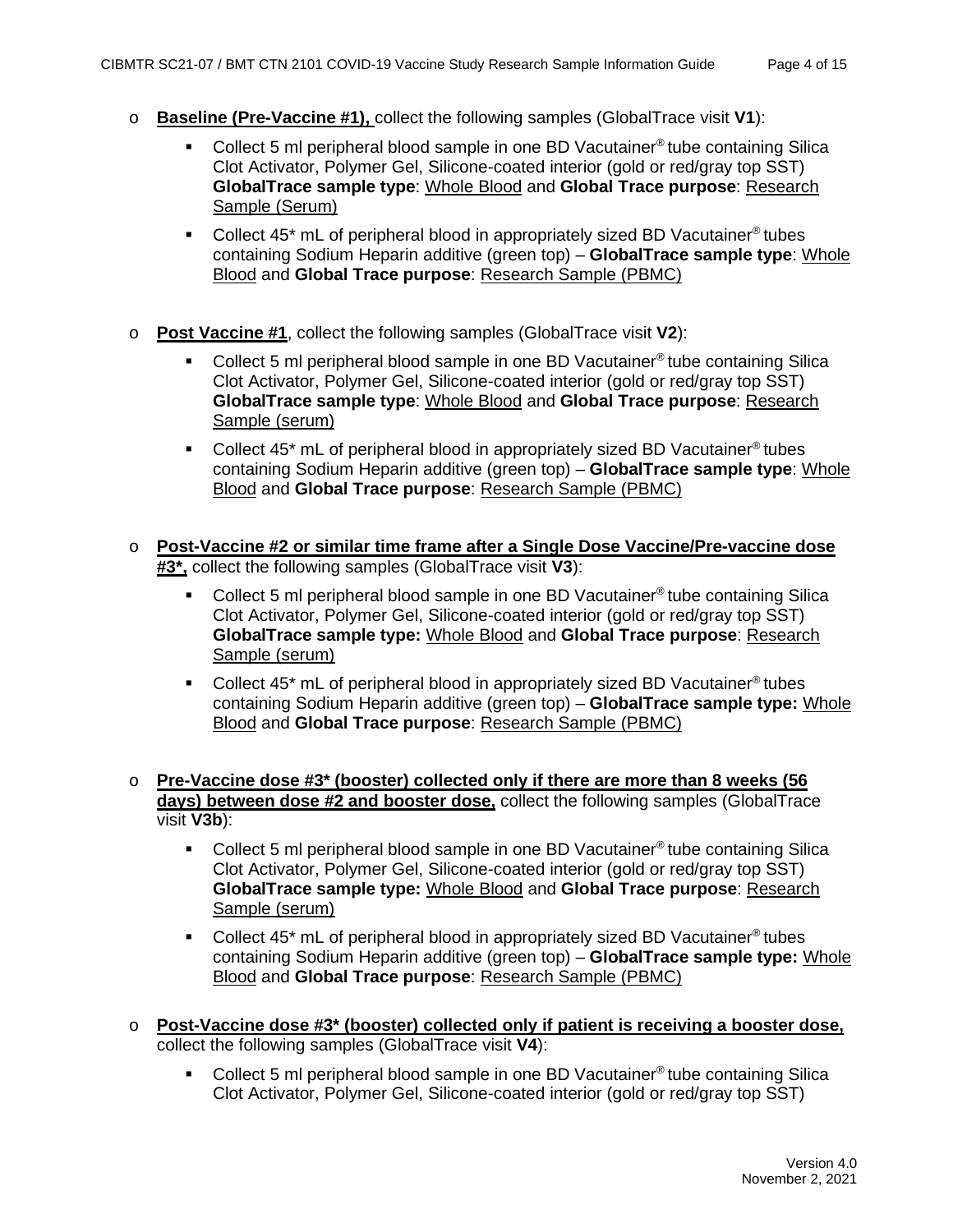**GlobalTrace sample type:** Whole Blood and **Global Trace purpose**: Research Sample (serum)

- Collect 45\* mL of peripheral blood in appropriately sized BD Vacutainer® tubes containing Sodium Heparin additive (green top) – **GlobalTrace sample type:** Whole Blood and **Global Trace purpose**: Research Sample (PBMC)
- o **Final Post-vaccine,** collect the following samples (GlobalTrace visit **V5**):
	- Collect 5 ml peripheral blood sample in one BD Vacutainer® tube containing Silica Clot Activator, Polymer Gel, Silicone-coated interior (gold or red/gray top SST) **GlobalTrace sample type**: Whole Blood and **Global Trace purpose**: Research Sample (serum)
	- Collect  $45^*$  mL of peripheral blood in appropriately sized BD Vacutainer<sup>®</sup> tubes containing Sodium Heparin additive (green top) – **GlobalTrace sample type**: Whole Blood and **Global Trace purpose**: Research Sample (PBMC)

#### <span id="page-4-1"></span><span id="page-4-0"></span>**Research Sample Collection, Processing and Shipping**

#### **1. Blood Collection Tubes**

The **transplant center site** will need to supply the following blood collection tubes for the collection of peripheral blood research samples listed in section 2.5 of the study plan that are being sent to the BMT CTN Repository:

- a. 10.0 mL fill green-top plastic Vacutainer® tubes containing Sodium-Heparin anticoagulant (**Fisher Scientific cat no.:02-689-6, BD cat no.:367874**)
- b. 6.0 mL fill green-top plastic Vacutainer® tubes containing Sodium-Heparin anticoagulant (**Fisher Scientific cat no.:02-685-114A, BD cat no.:367878**)
- c. 5.0 mL fill gold top plastic BD SST<sup>TM</sup> Vacutainer<sup>®</sup> tube containing Silica Clot Activator, Polymer Gel, Silicone-Coated Interior (**Fisher Scientific, cat. no.: 02- 683-97, BD Vacutainer®, Catalog # 367986**).

**OR** 7.5 mL fill red/gray top plastic BD SSTTM Vacutainer**®** tube containing Silica Clot Activator, Polymer Gel Silicone-Coated Interior, **(Fisher Scientific, cat no.: 02- 683-95, BD Vacutainer® Catalog #367987**).

**Note:** Comparable smaller fill volume tubes may be used as long as the requested peripheral blood sample volumes are indeed submitted to the BMT CTN Repository.

#### <span id="page-4-2"></span>**2. Labels for Research Whole Blood**

The BMT CTN will provide labels for all research samples that are being shipped to the BMT CTN Repository. A label set will consist of the following labels: Patient File and Sample (**see Appendix I**). One label set will be used for each Vacutainer® tube to be subsequently shipped to the BMT CTN Repository.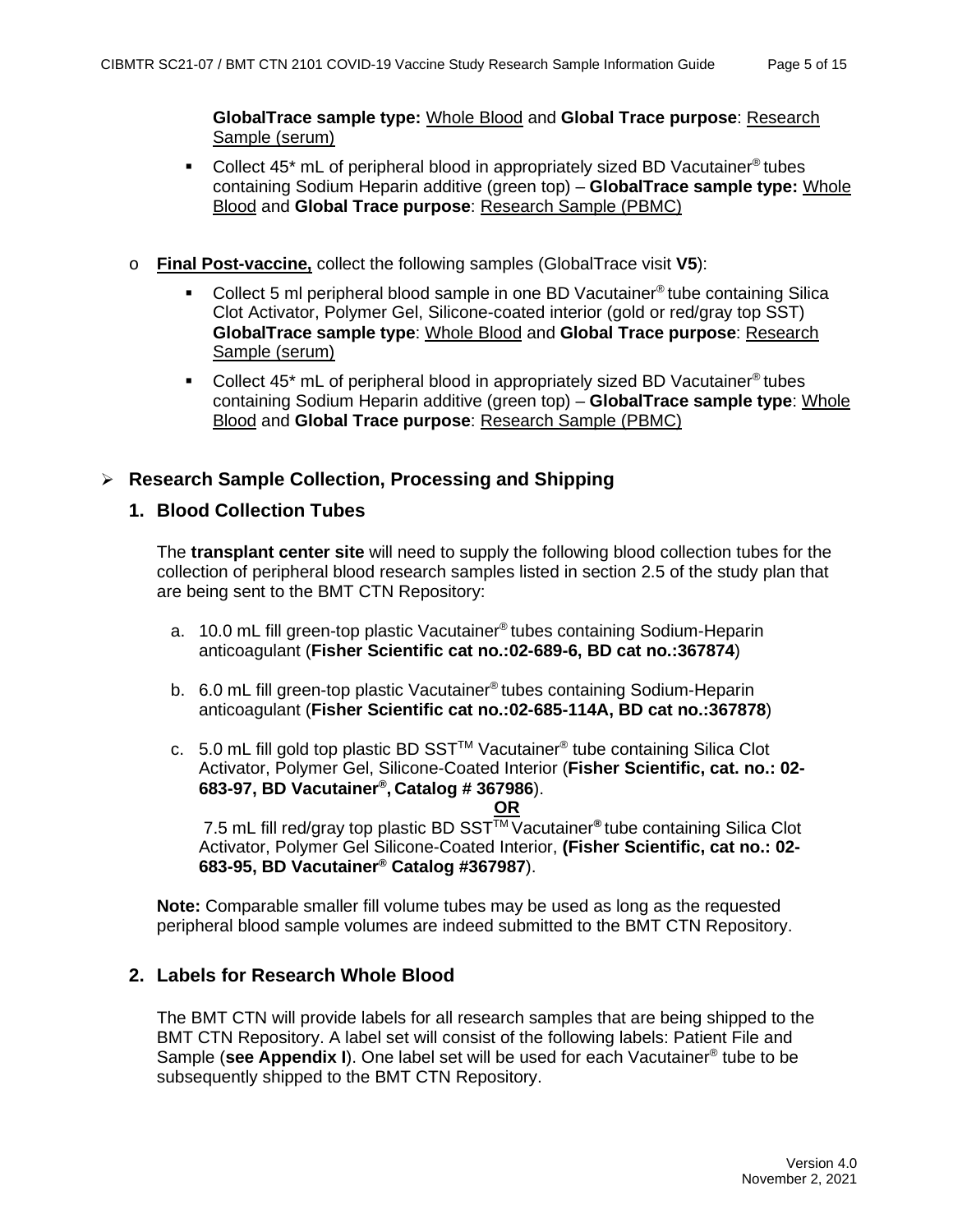The sample labels will be distributed by The Emmes Company (Emmes). Please contact Emmes [\(bmtctnac@emmes.com](mailto:bmtctnac@emmes.com) with [bmtctn2101@emmes.com](mailto:bmtctn2101@emmes.com) copied) when you need additional labels. This request should be submitted at least 48 business hours prior to needing the requested labels to ensure shipments arrive in time.

#### <span id="page-5-0"></span>**3. Sample Shipping Kits**

- a. Inmark will provide each site with **insulated** ambient shipping kits for **ONLY** those laboratory samples being shipped priority overnight to the BMT CTN Repository. Upon approval of this study, you will be instructed to submit a request for an initial order of **twenty (20) insulated ambient shipping kits**. As you begin to use the kits in the initial supply, additional kits may be ordered so that you have a sufficient supply for new patients being accrued. **Please be good stewards of this kit ordering process, so that you are ordering only the number of kits that you will actually need and use for this project.** An order form for Inmark can be found at the end of this Research Sample Information Guide (**Appendix II**). The guide and a fillable copy of the order form is posted on the BMT CTN SharePoint site [\(https://www.bmtctnsp.net\)](https://www.bmtctnsp.net/).
- <span id="page-5-1"></span>**4. Peripheral Blood Sample Collection and Processing Procedures:**

#### **a. Study Sample Processing and Storage:**

#### **Centers should arrange to have patient samples collected on Monday-Friday of a given week.**

 $\sim$  For pediatric patients, where the collection of the full 50 $^*$  mL sample exceeds the maximum volume allowed per institutional guidelines, the 5 mL serum sample should be prioritized, with the remainder of allowable blood volume dedicated to the PBMC research sample collection.

- o Whole blood sample collection procedure:
	- Collect 5 mL of blood in a single SST BD Vacutainer<sup>®</sup> tube containing Silica Clot additive and polymer gel (gold or red/gray top SST)
		- i. Gently mix the sample by inverting the tube 1-2 times
		- ii. Label the tube with a unique BMT CTN sample label
		- iii. Let the sample sit upright in a rack for 45-60 minutes to allow it to clot
		- iv. Promptly centrifuge the sample at 1100-1300 x g for at least 10 minutes to separate serum (supernatant above gel separator) from the clot
		- v. Complete the required Specimen Acquisition/Laboratory form in Advantage eClinical
		- vi. Keep the tube at ambient temperature prior to shipping
		- vii. Shipped to the BMT CTN Repository using the ambient insulated kit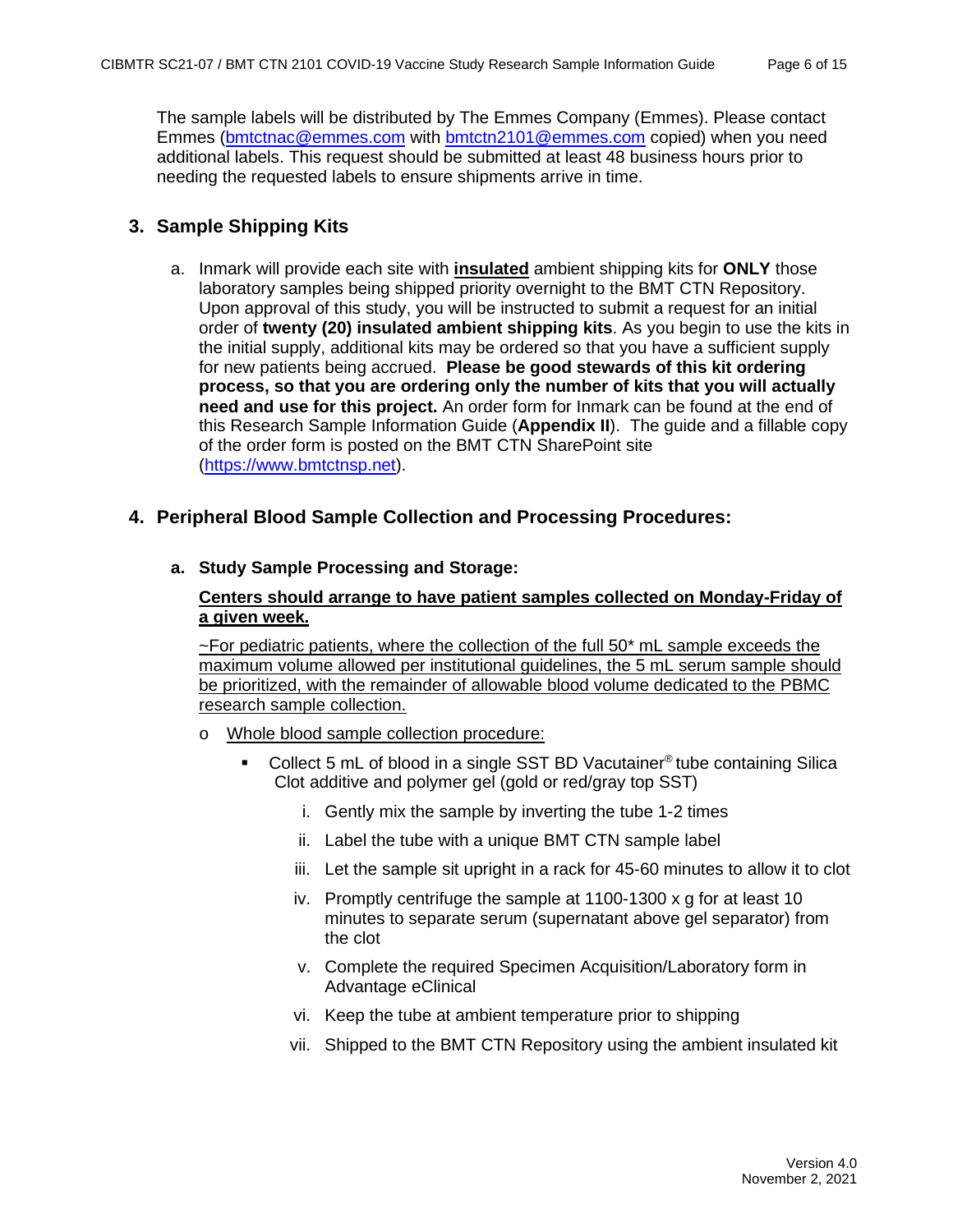- Collect 45<sup>\*</sup> mL of blood in BD Vacutainer<sup>®</sup> tubes containing Sodium Heparin additive
	- i. Gently mix the sample with heparin by inverting each tube 8-10 times.
	- ii. Label each of the tubes with a unique BMT CTN sample label.
	- iii. DO NOT centrifuge these blood tubes
	- iv. Complete the required Specimen Acquisition/Laboratory form in Advantage eClinical
	- v. Let sample sit upright in rack at ambient temperature until time of shipment.
	- vi. Shipped to the BMT CTN Repository using the ambient insulated kit
- o Enter each unique sample ID number into Global Trace, followed by all required patient and sample collection information according to instructions provided in the Global Trace manual. Sample collection time and date should be the same as the information entered into Advantage eClinical Specimen Acquisition/Laboratory form.

#### <span id="page-6-0"></span>**5. Same-Day Shipment of Samples to the BMT CTN Repository.**

If you cannot make your last local FedEx pick up time, please store the samples at ambient temperature overnight and ship the following day. Please note this is not an option for Friday collections.

#### **a. Preparing Global Trace Shipping Manifest**

- 1. Prepare shipping manifest in Global Trace, including the FedEx tracking number associated with your sample shipment. Be sure that the Vacutainer® tube(s) being shipped are added to the manifest and are included in the shipping kit being shipped to the BMT CTN Repository.
- 2. **Be certain that the correct shipping destination is selected in Global Trace**. a. **BMTLB** - BMT CTN Repository
- 3. Print a Global Trace shipping manifest to be included in your shipping box.
- 4. On the day of shipment, press "Send Shipment" to send the electronic Global Trace manifest to the laboratory/repository, notifying them of your shipment to arrive the next day via priority overnight FedEx service.

#### **b. Complete FedEx Air Bill for Same-Day Sample Shipments**

Complete a Fed Ex air bill with the following information:

- 1. Section 1: Complete with your institution's shipping address
- 2. Section 2: The Internal Billing Reference Section **must** have the following information "**COVID 2101**".
- 3. Section 3: Complete with the appropriate Repository shipping information: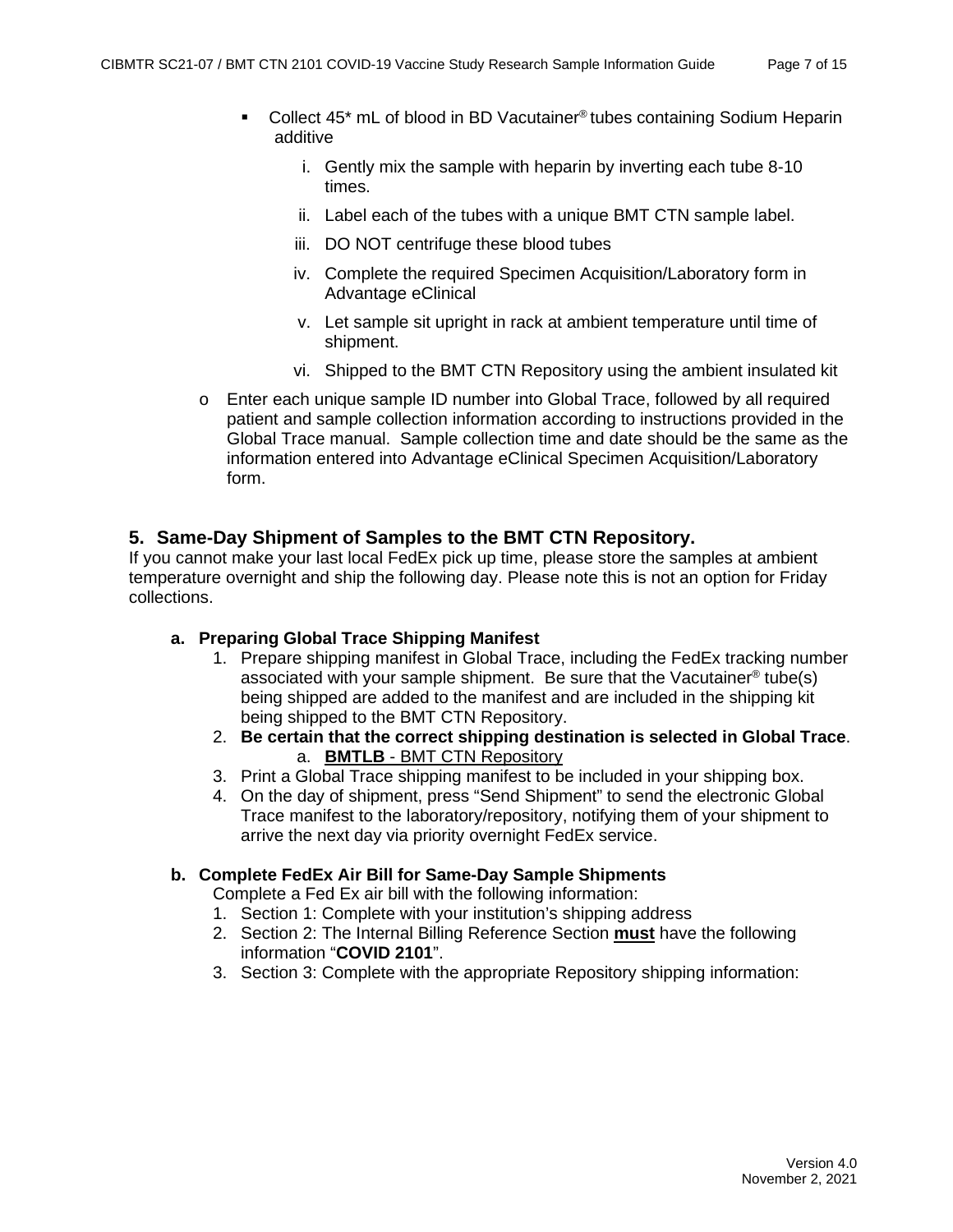#### **Address for Shipment**

**Attn: BMT CTN Research Sample Repository 2900 Centre Pointe Drive Roseville, MN 55113 Phone: 651-746-5008 Email: [BMTCTNRepository@nmdp.org](mailto:BMTCTNRepository@nmdp.org)**

- 4. Section 4a: Check "**FedEx Priority Overnight**" box.
- 5. Section 5: Check the "**Other**" box.
- 6. Section 6: Check "**No**" for dangerous goods
	- a. If sending on **FRIDAY**: Check "**SATURDAY delivery**" box.
		- i. If available, add a FedEx "Saturday delivery" label to outside of package.
- 7. Section 7: Check "**Third Party**" billing box and enter the following BMT CTN account number **9937-6571-6**
- **c. Packaging the Study Samples for Shipment (Instructions Page – Appendix III, also included in kit).** Use **only** the ambient shipping kits received from Inmark. A printed copy of the following sample packaging instructions will also be included in each insulated ambient shipping kit.
	- 1. Lay the first blood tube on the supplied bubble wrap sheet. Bring the end of the bubble wrap sheet over the tube, completely surrounding it in the bubble material. Place the second tube next to it and continue to roll the tubes up in the protective bubble material. Continue until all tubes are wrapped in bubble wrap. Secure bubble wrap with supplied tape.
	- 2. Insert the wrapped vials in the Biohazard Bag **without the absorbent material**. IMPORTANT, bleed as much air as possible out of the bag prior to sealing. Peel the tape from the top of the bag and seal.
	- 3. Insert the sealed bag into the Biohazard Bag **containing the absorbent material**. IMPORTANT, bleed as much air as possible out of the bag prior to sealing. Peel the tape from the top of the bag and seal.
	- 4. Place the sealed Biohazard Bag in the double Styrofoam insulated shipping box and re-place the Styrofoam lid.
	- 5. Include the printed copy of the Global Trace shipping manifest in the shipping kit.
	- 6. Loosely fold over the plastic liner bag. Close the box and fully seal the top seams with tape.

#### <span id="page-7-0"></span>**6. Back-up Research Sample Collection Option for use in Post-Vaccination Study Visits**

This backup sample collection option is to be reserved for those cases that truly require an off-site collection to be done for a patient not returning to the center. It is expected that samples for study visits V1, V2, V3 and if needed V3b will be collected at the Transplant Center. The offsite blood draw option is only available for V4 and V5 study visits. This offsite option is ONLY available to patients that can have the full 50\* mL blood sample collected as allowed per institutional guidelines. There are a limited number of spots available for use for this study. Once a case has been determined to need this alternative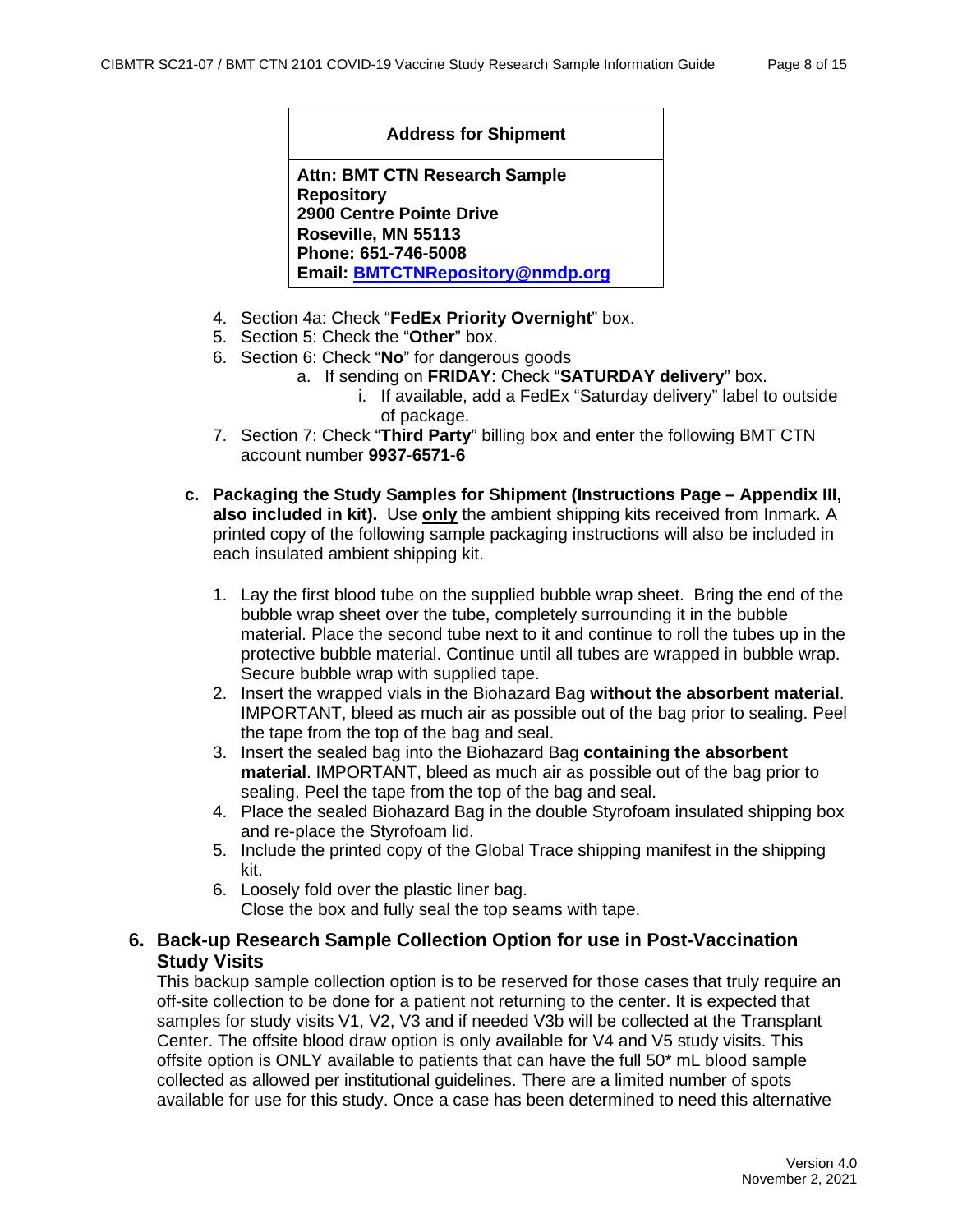back-up collection procedure the site must:

#### **a. Procedure before the patient research sample collection visit**

- 1. Determine the LabCorp Patient Service Center (PSC) that the patient will go to have their blood drawn at.
- 2. LabCorp PSC can be looked up by using the following website: <https://www.labcorp.com/precheck>
	- a. Enter the address or zip code that is convenient for the patient
	- b. Select "Routine Lab work" as the reason for your visit
- 3. Determine collection window target dates. The LabCorp PSC site requires a limited collection window of a Target date **±3 days**.
	- a. Please be sure that the patient understands that they will need to go to THIS specific site on one of the days within that window for the blood draw.
- 4. Complete the LabCorp PSC Appointment Form (Appendix IV) with the details for this specific patient/visit.
	- a. A completed copy of this form must be sent to [bmtctn-kits@nmdp.org](mailto:bmtctn-kits@nmdp.org) **IN ADVANCE** of the start of the target window to allow for the kit to be shipped to the LabCorp PSC ahead of the patient visit.
	- b. A completed copy should also be provided to the patient (email, printed or both) to have them bring WITH to the LabCorp PSC.

#### **b. Procedure after the visit**

- 1. Patient CBC result will be provided to the study team via excel file which will be added to the study database. These research results will not be provided back to the Transplant Center.
- 2. **For all Patient visits** (blood draws done at Study site & LabCorp)**:** Patient specific Serum Antibody results will be made available electronically to the Transplant Center.
	- a. The CIBMTR will download Patient specific PDF results from LabCorp system and upload them into FormsNet3 by patient CRID.
	- b. The results will be available to share with the Study PI and the patient from there.
		- i. In FormsNet3, in the Recipient Forms tab, enter the CRID in the search box and click "search".
		- ii. Scroll to the bottom of the page and expand the Attachments grid.
		- iii. Look for attachments with a file description of "**SC21-07/BMT CTN 2101**"
		- iv. Click on the paperclip icon to view the attachment (example shown below):

|                           |    |                              |                         |               |      | . <del>.</del> |            |              |                      |            |            |               |            |          |                    |
|---------------------------|----|------------------------------|-------------------------|---------------|------|----------------|------------|--------------|----------------------|------------|------------|---------------|------------|----------|--------------------|
| $\mathbf{a}$ $\mathbf{a}$ |    | <b>DUE</b>                   | 12001                   | 2021-05-06    | 2450 | 6 year         |            |              |                      | 2027-05-06 | 2027-07-05 |               | 2021-05-14 |          | aprenti            |
| $\mathbf{A}^{\mathbf{a}}$ |    | <b>DUE</b>                   | 12001                   | 2021-05-06    | 2450 | 8 year         |            |              |                      | 2029-05-06 | 2029-07-05 |               | 2021-05-14 |          | aprenti            |
|                           |    | of 1<br>Page 1               |                         |               |      |                |            |              |                      |            |            |               |            |          | 1 - 17 of 17 items |
|                           |    | Attachments CRID: 0003899087 |                         |               |      |                |            |              |                      |            |            |               |            |          |                    |
|                           |    | CRID                         | Form                    | Sequence<br>v |      | Event          | Visit      | <b>Group</b> | File Description     | File Type  |            | Date Uploaded |            | User     |                    |
|                           |    | 0003899087                   |                         |               |      |                |            |              | SC21-07/BMT CTN 2101 | .doc       |            | 2021-06-23    |            | qatest18 |                    |
|                           | 日本 | 0003899087                   | 2814                    | 6824831       |      | 2021-05-06     | Indication |              | Miscellaneous        | .doc       |            | 2021-06-23    |            | qatest18 |                    |
|                           |    | $\vee$                       | Page $1 \Delta$<br>of 1 |               |      |                |            |              |                      |            |            |               |            |          |                    |
|                           |    | Upload ID Level Attachment   |                         |               |      |                |            |              |                      |            |            |               |            |          |                    |

c. Anticipated turnaround time for results from sample collection date is 3-6 weeks.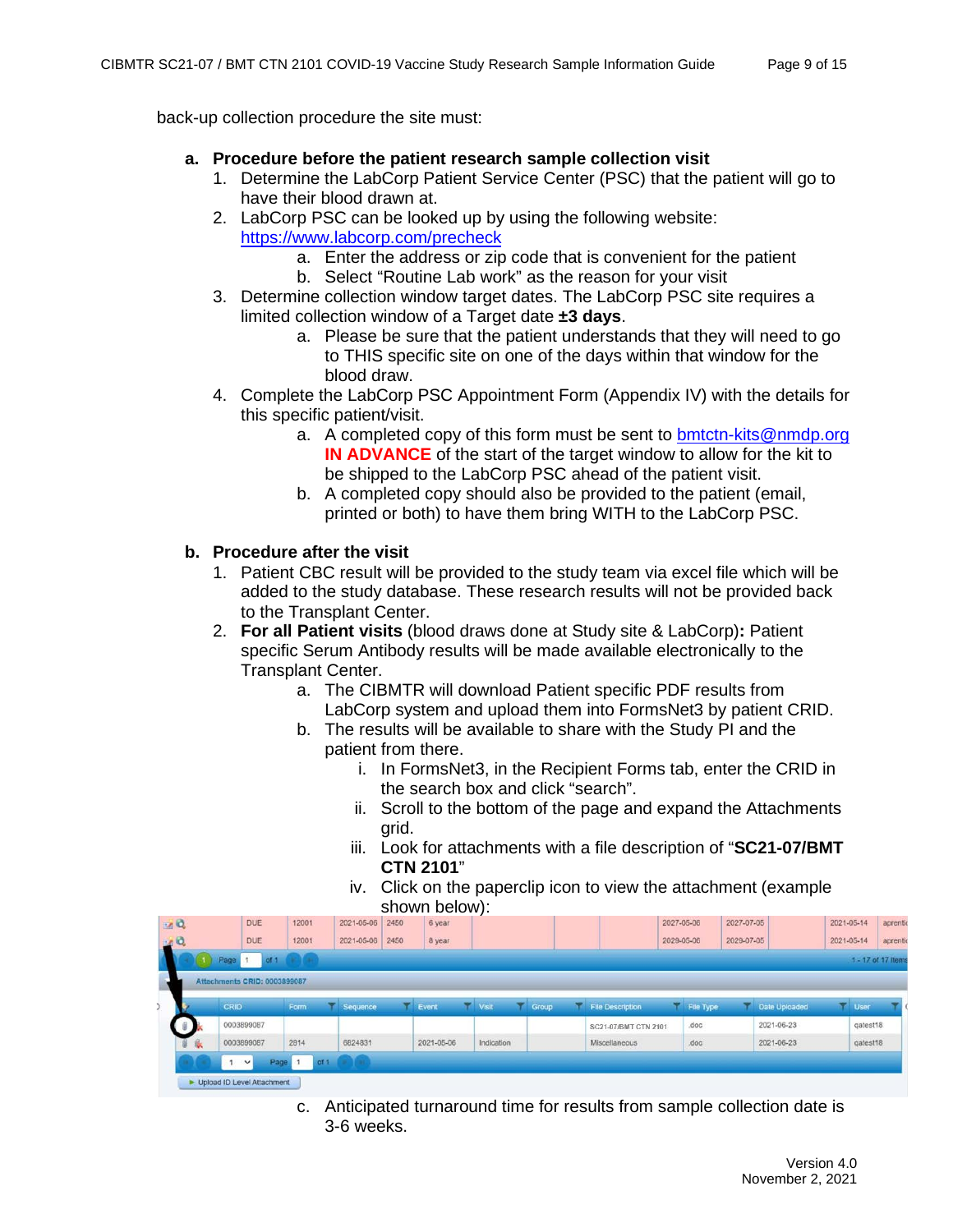d. Example LabCorp Report headers for samples collected on or before September 24, 2021:

| Patient Study ID<br>Not Provided, 2101-00000<br>Patient ID: R210423000415<br>Specimen ID: 134-566-1109-0 | DOB:<br>Age:<br>Sex: Male | <b>Patient Report</b><br>Account Number: 22008710<br>Ordering Physician: 17654321 | <b>labcorp</b> |
|----------------------------------------------------------------------------------------------------------|---------------------------|-----------------------------------------------------------------------------------|----------------|
|                                                                                                          |                           | Patient Visit # and CRID                                                          |                |

e. Example LabCorp Report header and footer for samples collected on or after September 25, 2021:

| <b>Report Header</b>                                                                                                                                             |                           |                                                                                                                                                                                   |                                                                                                                                                                                                                                                                     |
|------------------------------------------------------------------------------------------------------------------------------------------------------------------|---------------------------|-----------------------------------------------------------------------------------------------------------------------------------------------------------------------------------|---------------------------------------------------------------------------------------------------------------------------------------------------------------------------------------------------------------------------------------------------------------------|
| Patient Study ID                                                                                                                                                 |                           |                                                                                                                                                                                   |                                                                                                                                                                                                                                                                     |
| Not Provided, 2101-00000<br>Patient ID: R210423000415<br>Specimen ID: 134-566-1109-0                                                                             | DOB:<br>Age:<br>Sex: Male | <b>Patient Report</b><br>Account Number: 22008710<br>Ordering Physician: 7654321                                                                                                  | <b>labcorp</b>                                                                                                                                                                                                                                                      |
|                                                                                                                                                                  |                           | <b>Patient CRID</b>                                                                                                                                                               |                                                                                                                                                                                                                                                                     |
| Report Footer                                                                                                                                                    |                           |                                                                                                                                                                                   | Patient Visit #                                                                                                                                                                                                                                                     |
| <b>Patient Details</b><br>Not Provided, 2101-00000<br>Phone:<br>Date of Birth:<br>Age:<br>Sex: Male<br>Patient ID: R210423000415<br><b>Alternate Patient ID:</b> |                           | <b>Physician Details</b><br>7654321<br><b>BE THE MATCH CIBMTR VACCINE</b><br>2900 Centre Pointe Drive, Roseville, MN,<br>55113<br>Phone: 651-746-5008<br>Account Number: 22008710 | <b>Specimen Details</b><br>Specimen ID: 134-566-1109-0<br>Control ID: V1<br><b>Alternate Control Number:</b><br>Date Collected: 08/27/2021 0827 Local<br>Date Received: 09/10/2021 0000 ET<br>Date Entered: 09/10/2021 0352 ET<br>Date Reported: 10/18/2021 1611 ET |

<span id="page-9-0"></span>**7. Primary BMT CTN Contact for Study, Advantage eClinical & Global Trace Questions**

| Task/Topic                               | <b>Contact Information</b>  |
|------------------------------------------|-----------------------------|
| <b>Protocol Coordination</b>             | $b$ mtctn $2101$ @emmes.com |
| Advantage eClinical Data Entry and Forms | $b$ mtctn2101dm@emmes.com   |
| Advantage eClinical Training/Access      | bmtedc@emmes.com            |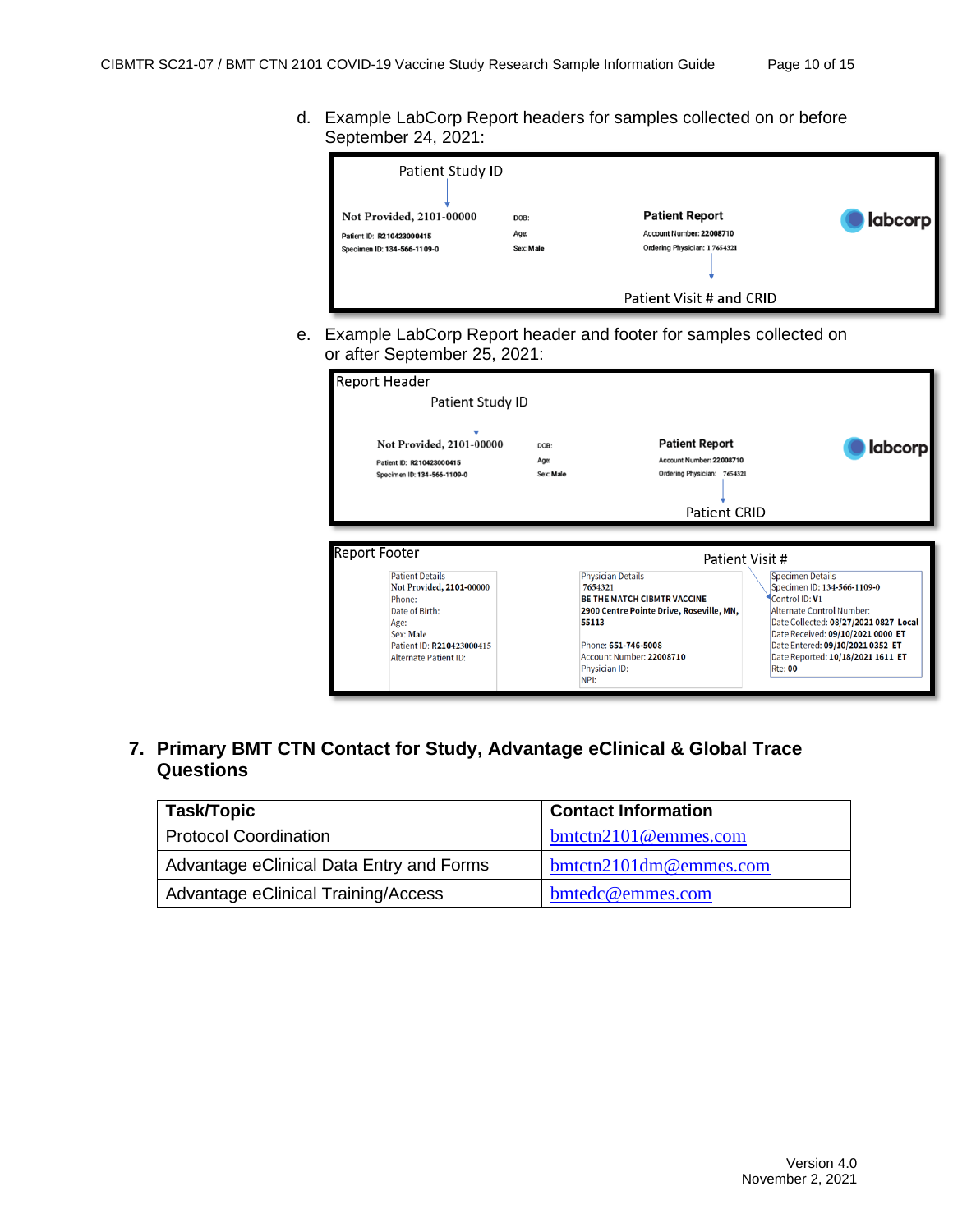#### <span id="page-10-0"></span>**8. Primary BMT CTN Contacts for all Sample Collection, Processing, Shipping and Laboratory Services**

#### **Stephanie Waldvogel**

BMT CTN DCC/NMDP Senior Immunobiology Research Scientist – BMT CTN Email: [swaldvog@nmdp.org](mailto:swaldvog@nmdp.org) Telephone: 763-406-8637

#### **Ashley Spahn**

BMT CTN DCC/NMDP Senior Immunobiology Research Scientist – BMT CTN Email: [aspahn@nmdp.org](mailto:aspahn@nmdp.org) Telephone: 763-406-4850

#### **Hannah Florin**

BMT CTN DCC/NMDP Immunobiology Research Scientist – BMT CTN Email: [hflorin2@nmdp.org](mailto:aspahn@nmdp.org) Telephone: 763-406-4432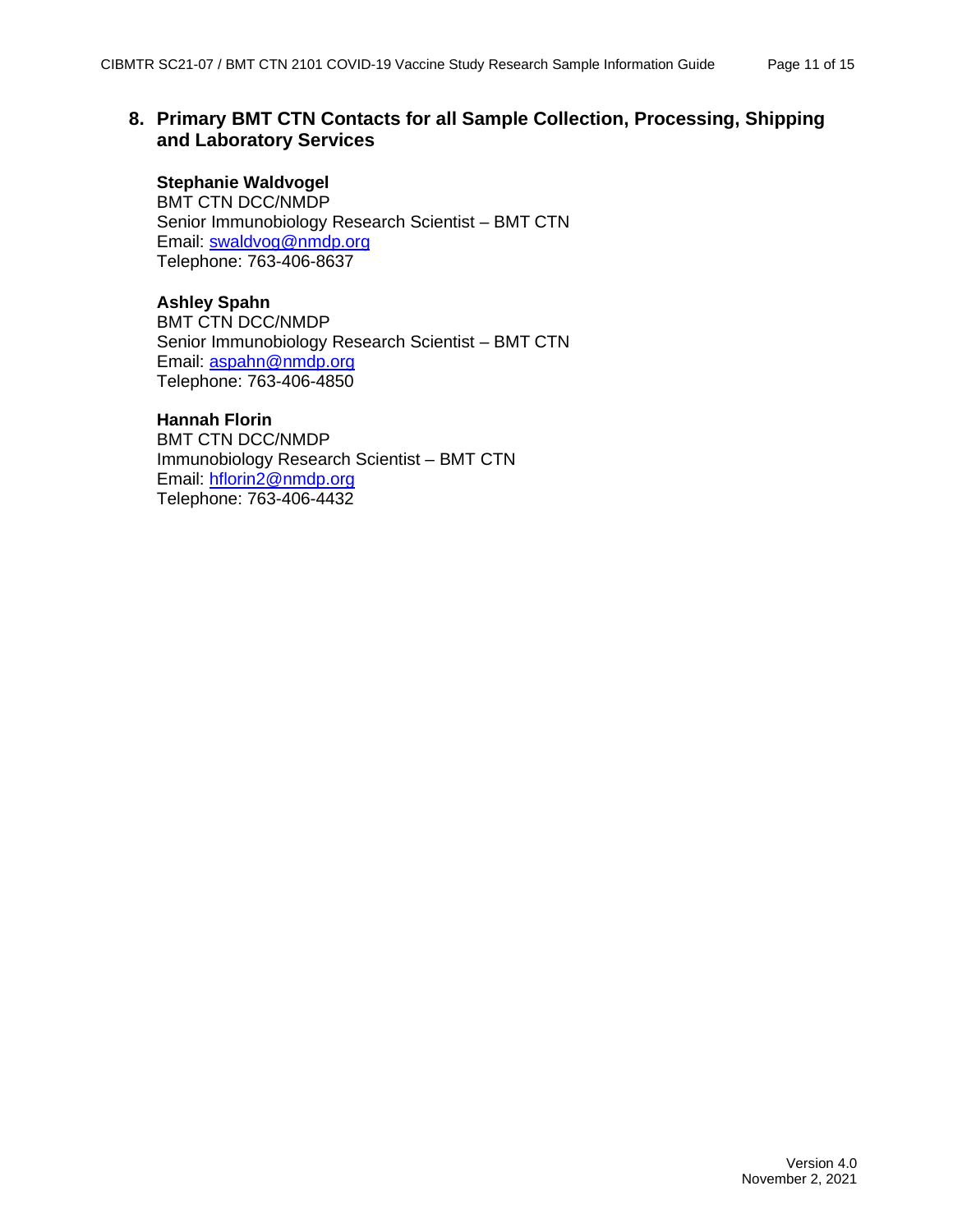### **Appendix I: Labels for all Research Samples**

<span id="page-11-0"></span>The labels used for samples being shipped to the BMT CTN Repository will be provided by Emmes. Please contact Emmes [\(bmtctnac@emmes.com](mailto:bmtctnac@emmes.com) with [bmtctn2101@emmes.com](mailto:bmtctn2101@emmes.com) copied) when you need additional labels. This request should be submitted at least 48 business hours prior to needing the requested labels to ensure shipments arrive in time.

#### **Detailed View of Each Label Set:**



#### **Components of Each Label:**



Purpose of Label

Sample ID (the first 4 digits must be the BMT CTN study number)

The **Purpose of Label** is where each label should be used:

- a. **Patient File** keep this label in you patient's files for record.
- b. **Sample** use this label on the specimen vial.

#### **The first 4 digits of the Sample ID indicate the study for which the labels are**

**designated**. Be sure to use only the "2101" labels for this study. Please note: the specimen IDs for 2101 are 11 digits in total length.

#### **Labeling Vials**

- a. Apply the barcode label on the Vacutainer tube as shown in the following diagram.
- b. Do NOT write on the labels. There should be no patient identifying information on the barcode labels or Vacutainer tubes.

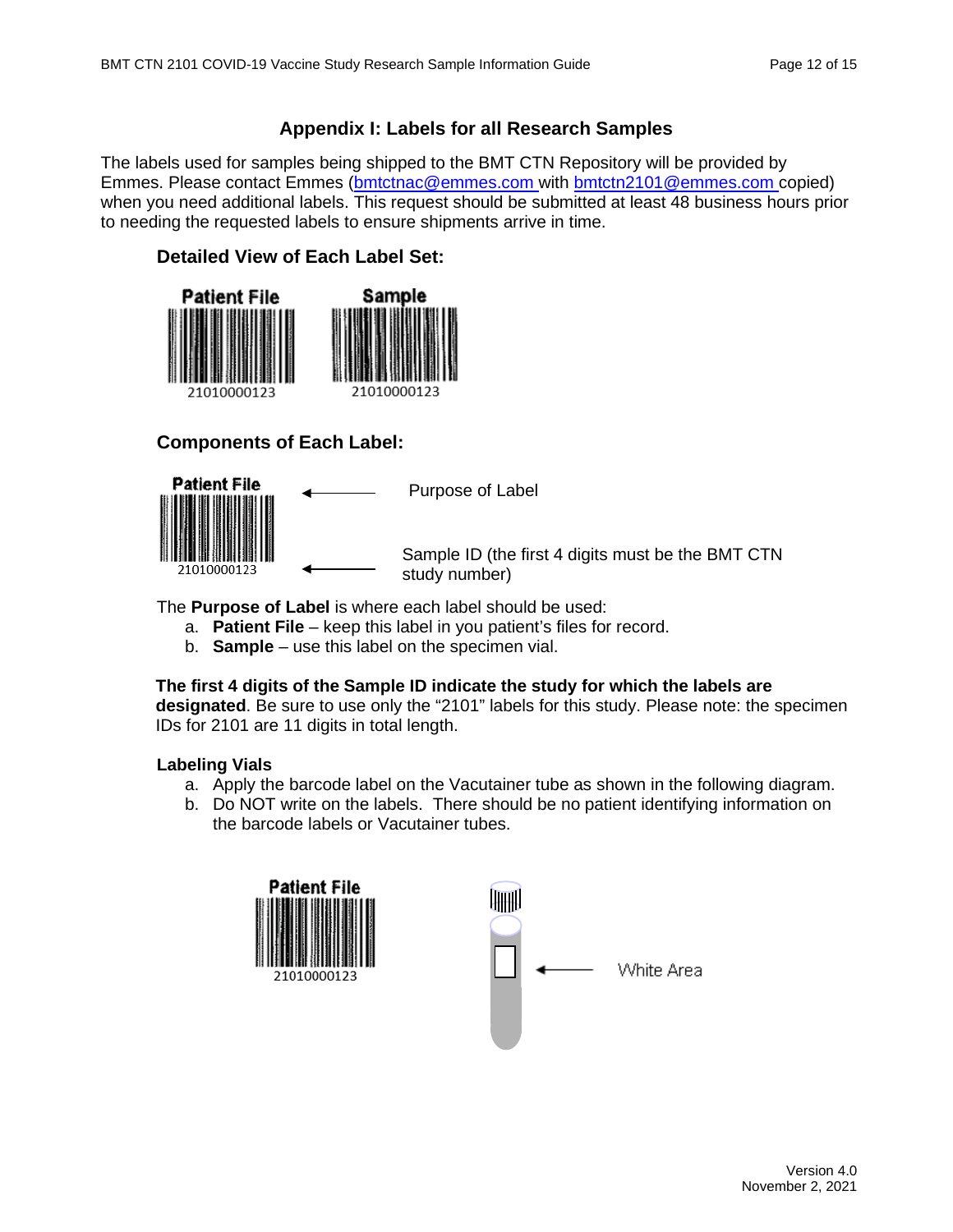#### <span id="page-12-0"></span>**Appendix II: Insulated Ambient Sample Shipping Kit Order Form for Inmark**



## **CIBMTR SC21-07/** BMT CTN Study 2101

**Prospective observational study of the immunogenicity of mRNA vaccines for severe acute respiratory syndrome coronavirus 2 (SARS-CoV-2) vaccine after autologous hematopoietic stem cell transplantation (HCT), allogeneic HCT, and chimeric antigen receptor T-cell therapy**

## **Insulated Ambient Sample Shipping Kits**

| DATE:<br><u> 1989 - Johann John Stein, fransk politik (d. 1989)</u>                                                                                                                                                            |  |
|--------------------------------------------------------------------------------------------------------------------------------------------------------------------------------------------------------------------------------|--|
|                                                                                                                                                                                                                                |  |
|                                                                                                                                                                                                                                |  |
| PHONE NUMBER: University of the Manual Action of the Manual Action of the Manual Action of the Manual Action of the Manual Action of the Manual Action of the Manual Action of the Manual Action of the Manual Action of the M |  |
| EMAIL:                                                                                                                                                                                                                         |  |

| Part No.               | <b>QTY</b> | <b>Description</b>                                                                                                    |
|------------------------|------------|-----------------------------------------------------------------------------------------------------------------------|
| <b>ME-H2101BV06BMT</b> |            | Patient Sample Kit, Insulated Ambient, 1-6 tubes (Assembled). For<br>Use with CIBMTR SC21-07/ BMT CTN Study 2101 Only |

Ship to:

Special Instructions:

**Email completed order form to [bmtctn-kits@nmdp.org](mailto:bmtctn-kits@nmdp.org?subject=1507%20Kit%20Order)**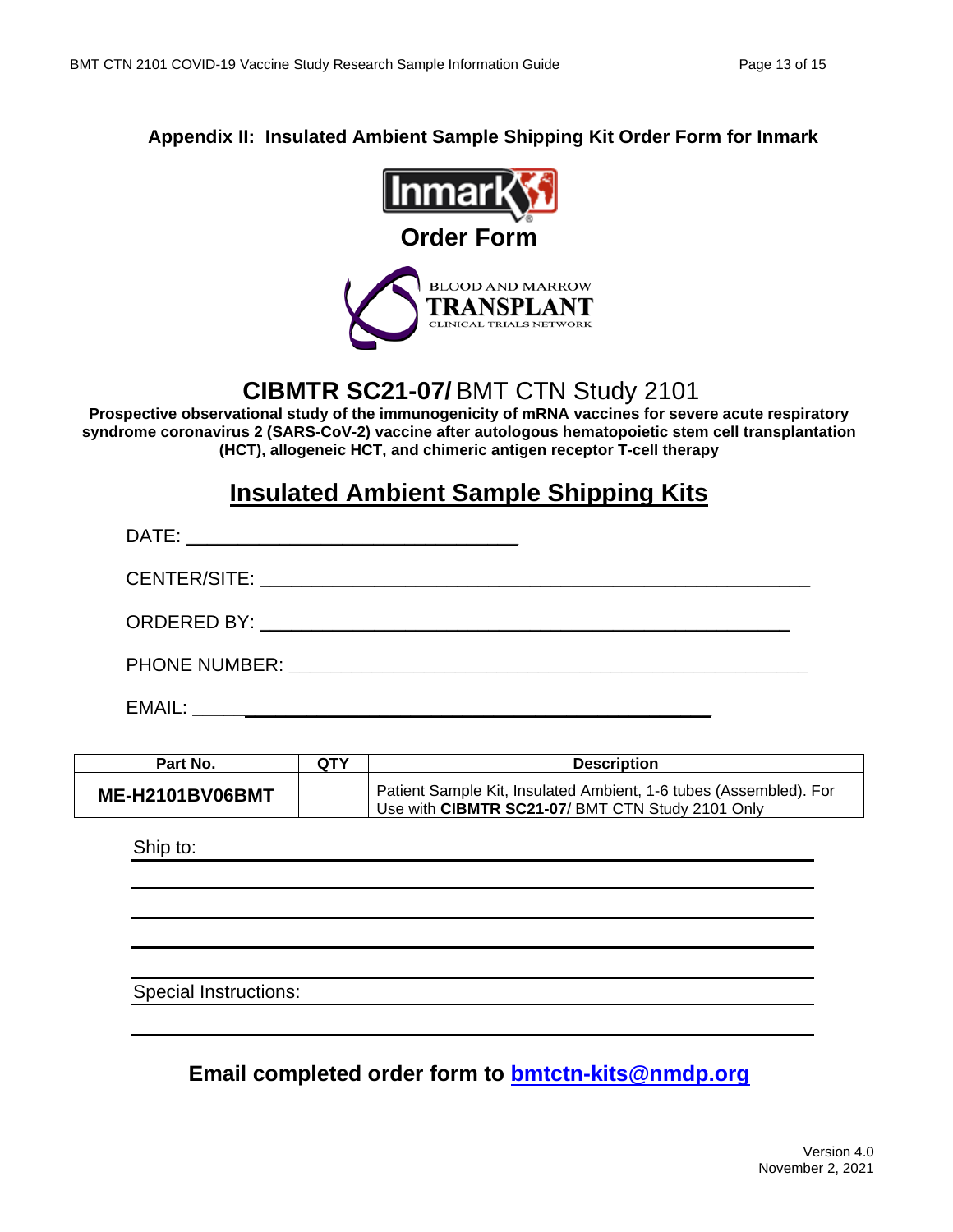### **Appendix III: Insulated Ambient Kit Packaging Instructions**



This package is specifically designed to transport EXEMPT ANIMAL or HUMAN specimens that appropriately fit within the supplied Biohazard Bags. It MAY NOT transport a liquid amount in excess of 120 mL.

Δ.

#### **ASSEMBLY INSTRUCTIONS**

#### **IMPORTANT -OTHER SIDE FIRST READ**



Lay the vial on the supplied bubble<br>wrap sheet. Bring the end of the bubble wrap sheet over the vial, completely surrounding it in the<br>bubble material.



To seal the bag, fold the top of the bag<br>over **ATTHE SLIT** and order three orto<br>consponding these **GENTLY** tack<br>together, working outward from the<br>center. **PRESS HARD** from the<br>**CENTER working outward**, making sure<br>the bag

Place the sealed bag(s) UPRIGHT

in the outer box

9



Continue until up to 6 vials are<br>wrapped. Secure bubble wrap with supplied tape



Insert the sealed bag into the Biohazard Bag containing the absorbent material.



Replace top EPS foam

Apply the appropriate

shipping documents to the outside of the box.



Insert the wrapped vials in the<br>empty Biohazard Bag without the absorbent.



possible out of the outer bag prior<br>to sealing. Peel the tape from the top of the outer bag.



on top of the white EPS foam lid.



IMPORTANT: Bleed as much air as<br>possible out of the small bag prior to sealing. Peel the tape from the top of the bag.



To seal the bag, fold the top of the bag<br>over **AT THE SLIT**. Gently tack<br>together, working outward from the<br>center. **PRESS HARD** from the CENTER working outward, making sure<br>the bag is completely sealed.



Loosely fold over plastic liner bag



Close box Fully seal top and side<br>seams with tape.

© Copyright 2009, EXAKT Technologies, Inc., all rights reserved. • www.exaktpak.com

IS4752BMT (05/21/2009)